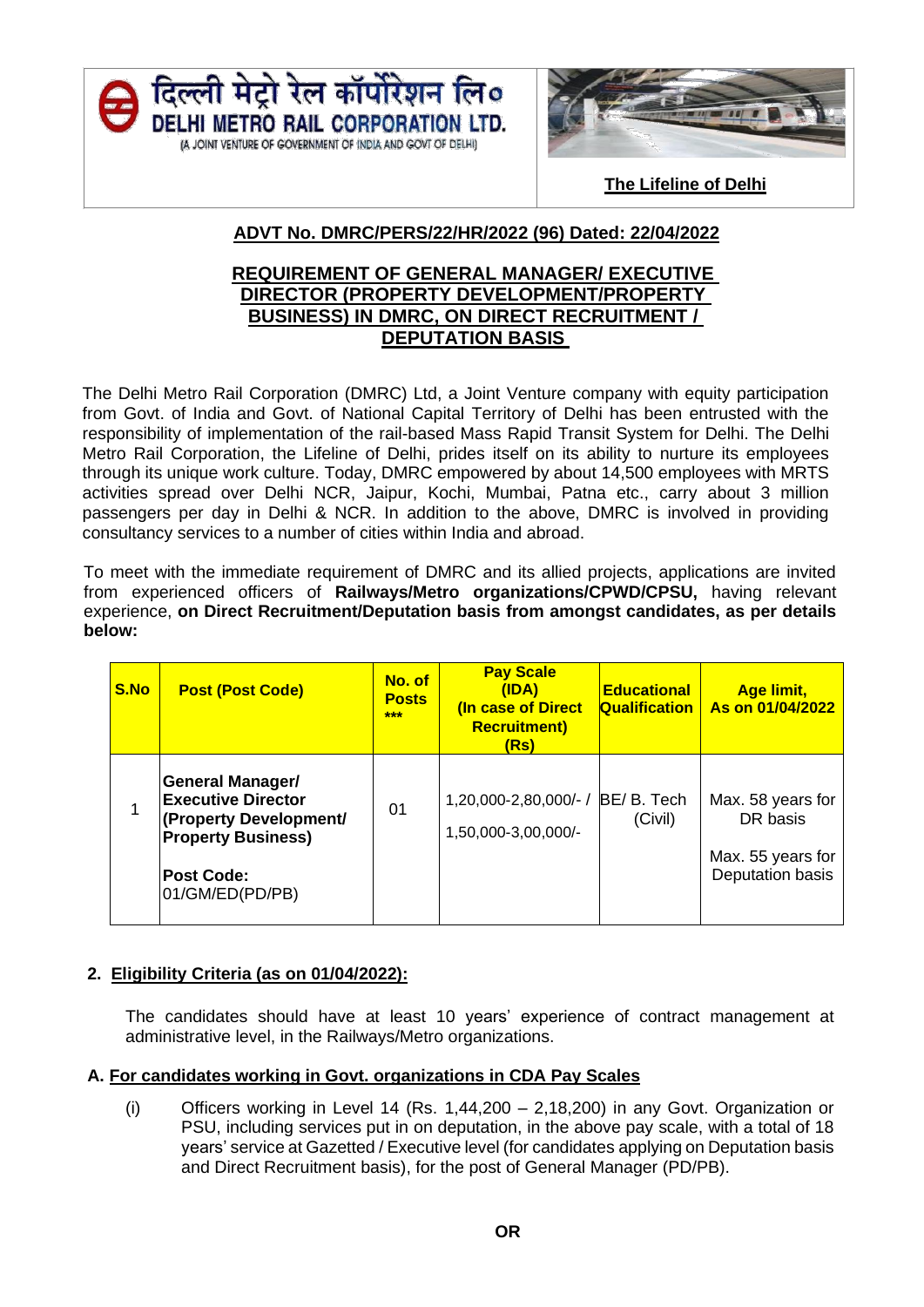(ii) Officers working in Level 15 (Rs. 1,82,200 – 2,24,100) in any Govt. Organization or PSU, including services put in on deputation, in the above pay scale, with a total of 25 years' service at Gazetted / Executive level (for candidates applying on Deputation basis and Direct Recruitment basis), for the post of Executive Director (PD/PB)

### **B. For candidates working in Govt. PSUs / Organizations in IDA Pay Scales**

i) Executives working in the pay scale of Rs. 1,20,000 – 2,80,000 in any Govt. Organization or PSU, including services put in on deputation, in the above pay scale, with a total of 18 years of service at Gazetted / Executive level in any Govt. Organization or PSU (for candidates applying on Deputation/DR basis), for the post of General Manager (PD/PB)

#### **OR**

ii) Executives working in the pay scale of Rs. 1,50,000 – 3,00,000 in any Govt. Organization or PSU, including services put in on deputation, in the above pay scale, with a total of 25 years of service at Gazetted / Executive level in any Govt. Organization or PSU (for candidates applying on Deputation/DR basis), for the post of Executive Director (PD/PB)

## **3. Job Description:**

The incumbent of the post shall be responsible for management of contracts pertaining to DMRC property development/property business.

#### **4. Pay and Emoluments:**

- i) **For candidate selected on Deputation basis** The selected candidate shall continue to draw parent department pay plus deputation allowance, as applicable, under the Govt. of India rules.
- ii) **For candidate selected on Direct Recruitment basis** The pay and emoluments shall be as per the pay scales under the IDA (Industrial DA) as applicable from time to time and other benefits which include Perks, Lease/HRA, Medical benefits, EPF, Gratuity and Insurance etc., as per the extant rules of the Corporation.

#### **5. Screening process:**

The selection methodology for candidates applying on Deputation basis will comprise of Personal Interview.

The screening methodology for candidates applying on Direct Recruitment basis will comprise of Personal Interview and Medical fitness examination.

(The Medical Examination will be in Executive/Technical category. The details of Medical Examination are available on DMRC website).

Candidates shall be called for Interview in the ratio of 1:5, subject to availability of eligible candidates.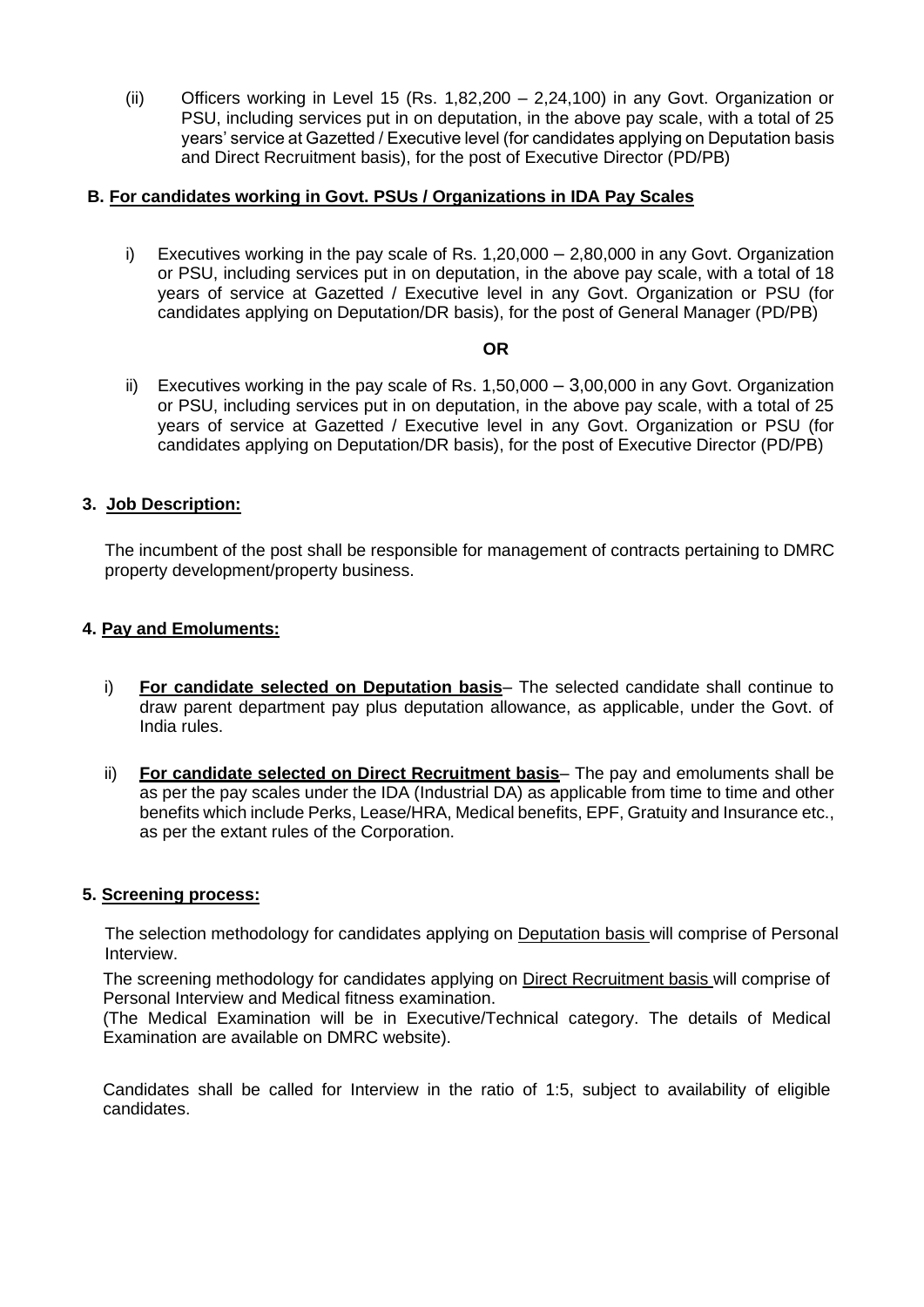The selection process would judge different facets of knowledge, skills, comprehension, aptitude and physical fitness. Candidates will have to pass through the Screening Process and **Medical examination,** before being adjudged as suitable for selection. Candidates, who fail in the prescribed medical test, *will not* be given any alternative employment and decision of the Corporation shall be final on this issue. **All related information shall be available only on Website**: **[http://www.delhimetrorail.com](http://www.delhimetrorail.com/) and candidates must regularly check the website for updates.**

#### **Additional information for candidates applying for the post, on direct recruitment basis (Sr. No. 6,7,8):**

## **6. Character & antecedents**:

The success in the screening process does not confer any right to appointment unless the Corporation is satisfied after such an enquiry, as may be considered necessary, that the candidate having regard to his / her character & antecedents is suitable in all respects for appointment to the service.

## **7. Surety Bond**:

The candidate selected for the post will have to execute a Surety Bond of Rs. 4,00,000/- plus applicable GST & cost of training plus applicable GST to serve this Corporation for a minimum period of three (03) years or till attaining the age of superannuation, whichever is earlier (exclusive of the period in which one remained on LWP or EOL) and also a three months prior notice, will be required before seeking resignation from the Corporation.

#### **8. Probation**:

The selected candidate on appointment will be on probation for a period of one year (including the period of training).

#### **9. Schedule of selection:**

- 1. Last date of receipt of duly filled in application (along with relevant documents) through Speed Post OR email is **13/05/2022.** Incomplete applications or applications received after the due date will be summarily rejected. DMRC shall not be responsible for loss/delay in post.
- 2. **The list of shortlisted candidates shall be uploaded on DMRC website in the Third week of May, 2022 (tentatively) and interview will be held in the last week of May, 2022 at Metro Bhawan, Barakhamba Road, New Delhi OR through on-line mode (tentatively) (Complete details will be displayed on DMRC website).**
- 3. No separate communication, by post, will be sent to candidates individually. Candidates are required to go through the instructions / schedule for interview displayed on DMRC website and appear for the interview accordingly.

# 4. **The final result will be declared by Last week of May, 2022 (Tentatively).**

Eligible and willing candidates for the aforesaid post may apply as per the application format at **Annexure-I**. The candidate must enclose all relevant documents in support of their qualification, work experience, pay & pay scale.

The candidates presently employed in Govt. sector / Public Sector Undertaking (PSUs) should send their application through proper channel along with Vigilance and D&AR clearance, so as to reach the below mentioned address with in the stipulated time. All candidates are required to submit copies of their APARs for the last five years.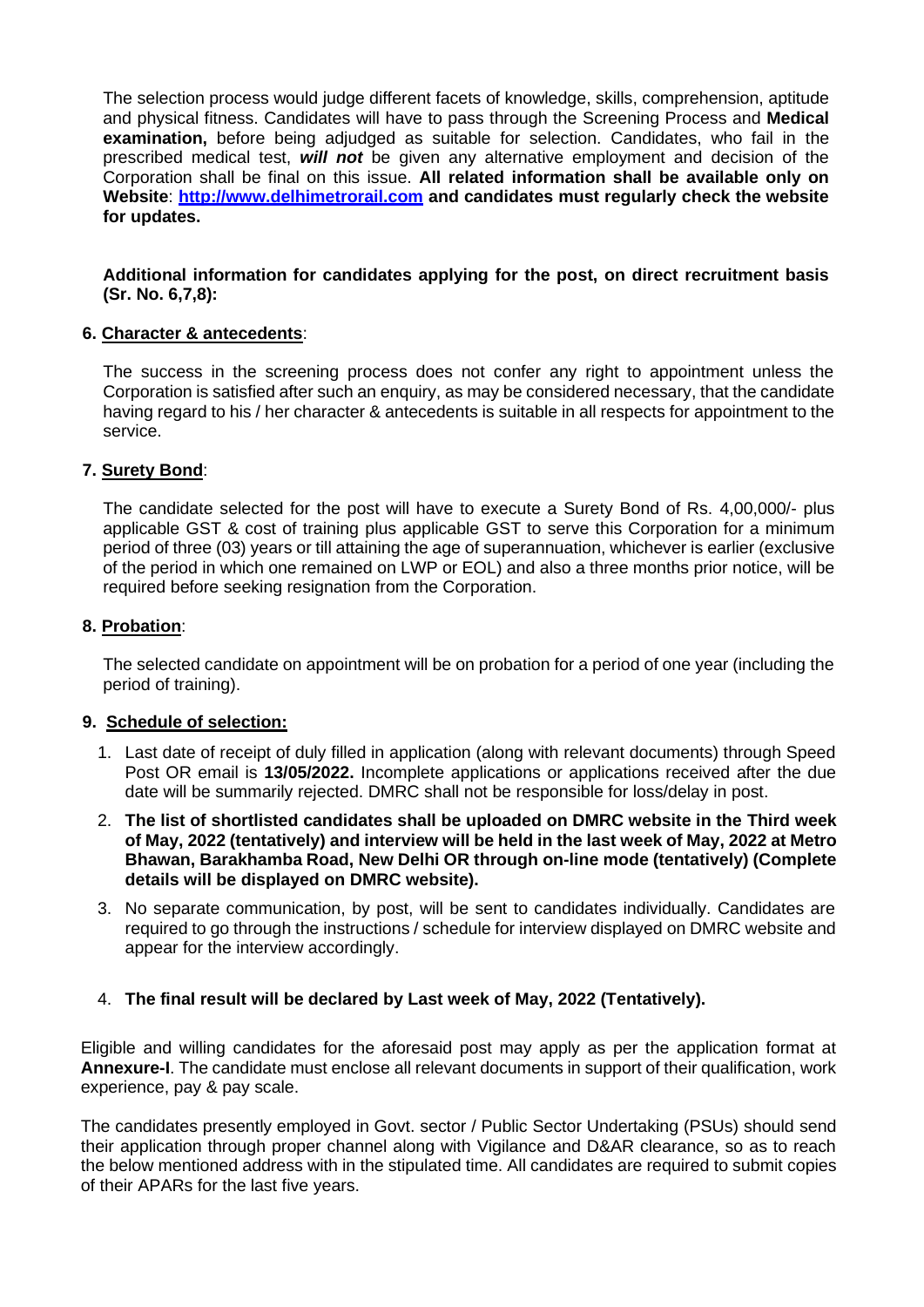The duly filled in application form should be sent in an envelope super scribing the **Name of Post** on the cover prominently, **latest by 13/05/2022,** through Speed Post to the following address OR email the scanned copy of duly filled in Application Form along with scanned copies of all other sought documents (as stated in the Application Form) to **dmrc.project.rectt@gmail.com** (mention the name of post and Advt.No. in the subject of email):

**Executive Director (HR)**

**Delhi Metro Rail Corporation Ltd. Metro Bhawan, Fire Brigade Lane, Barakhamba Road, New Delhi**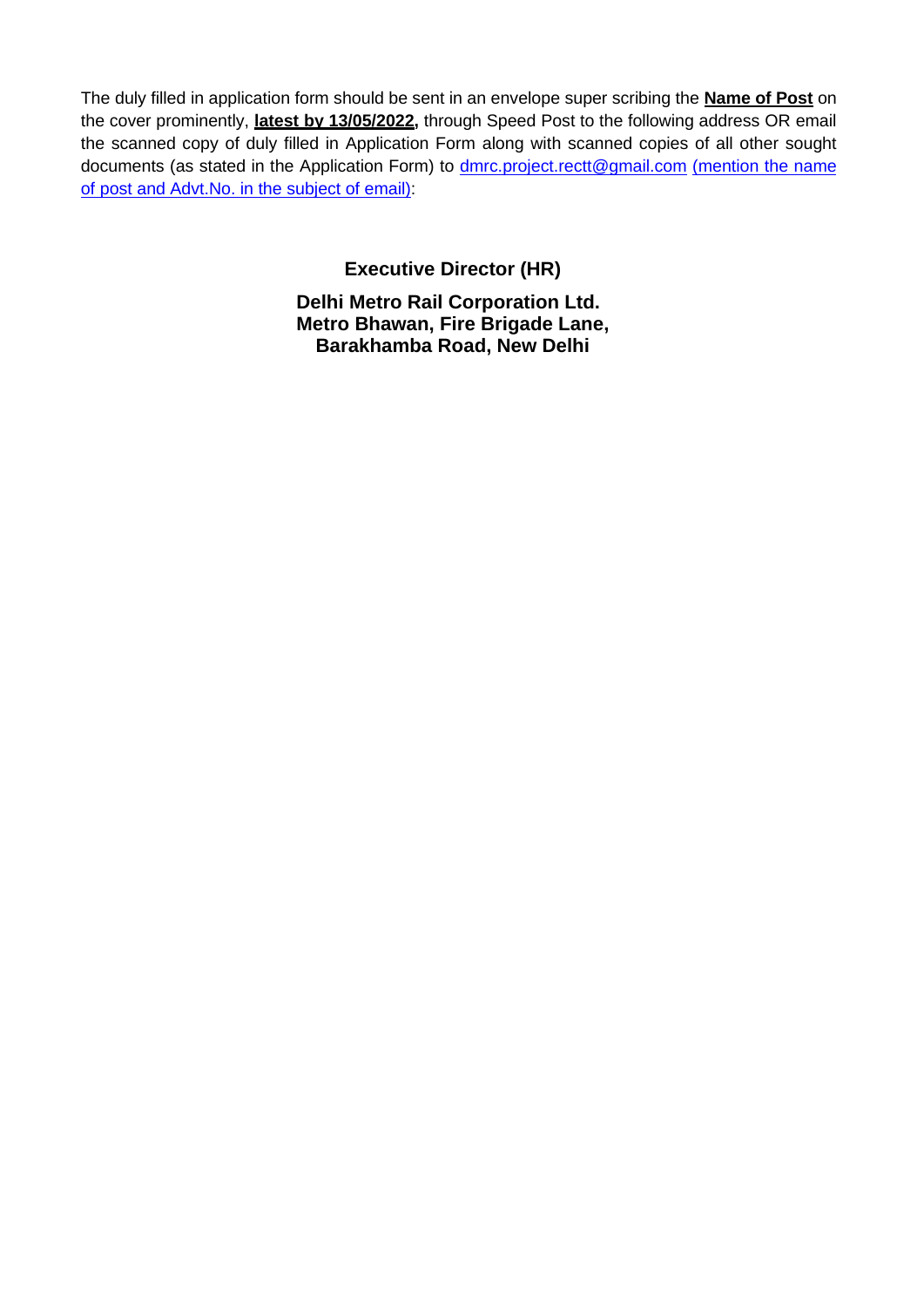

**ADVT. No. DMRC/PERS/22/HR/2022/96**

**---**

# **ANNEXURE I**

# **DMRC APPLICATION FORMAT**

**AFFIX A RECENT PASSPORT SIZE SELF ATTESTED PHOTOGRAPH**

(TO BE FILLED IN CAPITAL LETTERS BY THE APPLICANT IN HIS/HER OWN HANDWRITING)

| S.No                    | <b>DETAILS</b>                      |                                                                                          |                 | <b>PARTICULARS</b>                                                                           |                       |                        |  |
|-------------------------|-------------------------------------|------------------------------------------------------------------------------------------|-----------------|----------------------------------------------------------------------------------------------|-----------------------|------------------------|--|
| 1. A                    | <b>POST NAME</b>                    |                                                                                          |                 | <b>General Manager/Executive Director (property</b><br><b>Development/Property Business)</b> |                       |                        |  |
| $\overline{B}$          | <b>POST CODE</b>                    |                                                                                          |                 | 01/GM/ED (PD/PB)                                                                             |                       |                        |  |
| $\overline{C}$          | one option)                         | Basis for applying for the post (Please Tick                                             |                 | <b>Direct Recruitment/Deputation</b>                                                         |                       |                        |  |
| $\overline{\mathbf{2}}$ | <b>APPLICANT NAME(Sh./Smt./Ms.)</b> |                                                                                          |                 |                                                                                              |                       |                        |  |
| $\overline{\mathbf{3}}$ | <b>FATHER/ HUSBAND NAME (Sh.)</b>   |                                                                                          |                 |                                                                                              |                       |                        |  |
| $\overline{4}$          | DATE OF BIRTH (dd/mm/yyyy)          |                                                                                          |                 |                                                                                              |                       |                        |  |
|                         | AGE as on 01/04/2022                |                                                                                          |                 | <b>YEARS</b><br><b>MONTHS</b>                                                                |                       | <b>DAYS</b>            |  |
| 5                       | applying on Deputation basis        | (Max. 58 years)-for candidates applying on<br>DR basis. (Max. 55 years) - for candidates |                 |                                                                                              |                       |                        |  |
|                         |                                     |                                                                                          |                 |                                                                                              |                       |                        |  |
| 6                       | <b>CORRESPONDENCE ADDRESS</b>       |                                                                                          |                 |                                                                                              |                       |                        |  |
|                         |                                     |                                                                                          |                 |                                                                                              |                       |                        |  |
|                         |                                     |                                                                                          | <b>STATE:</b>   | <b>PINCODE:</b>                                                                              |                       |                        |  |
| 7                       | <b>CONTACT NUMBER WITH STD CODE</b> |                                                                                          |                 |                                                                                              |                       |                        |  |
| 8                       | <b>MOBILE NUMBER</b>                |                                                                                          |                 |                                                                                              |                       |                        |  |
| 9                       | <b>EMAIL ID</b>                     |                                                                                          |                 |                                                                                              |                       |                        |  |
| 10                      | <b>CATEGORY (SC/ST/OBC/GENERAL)</b> |                                                                                          |                 |                                                                                              |                       |                        |  |
| 11                      | <b>EDUCATIONAL QUALIFICATIONS</b>   |                                                                                          |                 |                                                                                              |                       |                        |  |
|                         | Qualification                       | <b>Particulars</b>                                                                       | <b>Subjects</b> | Institute /<br><b>University</b>                                                             | $%$ or<br><b>CGPA</b> | <b>Passing</b><br>Year |  |
| A                       |                                     |                                                                                          |                 |                                                                                              |                       |                        |  |
| B                       |                                     |                                                                                          |                 |                                                                                              |                       |                        |  |
| C                       |                                     |                                                                                          |                 |                                                                                              |                       |                        |  |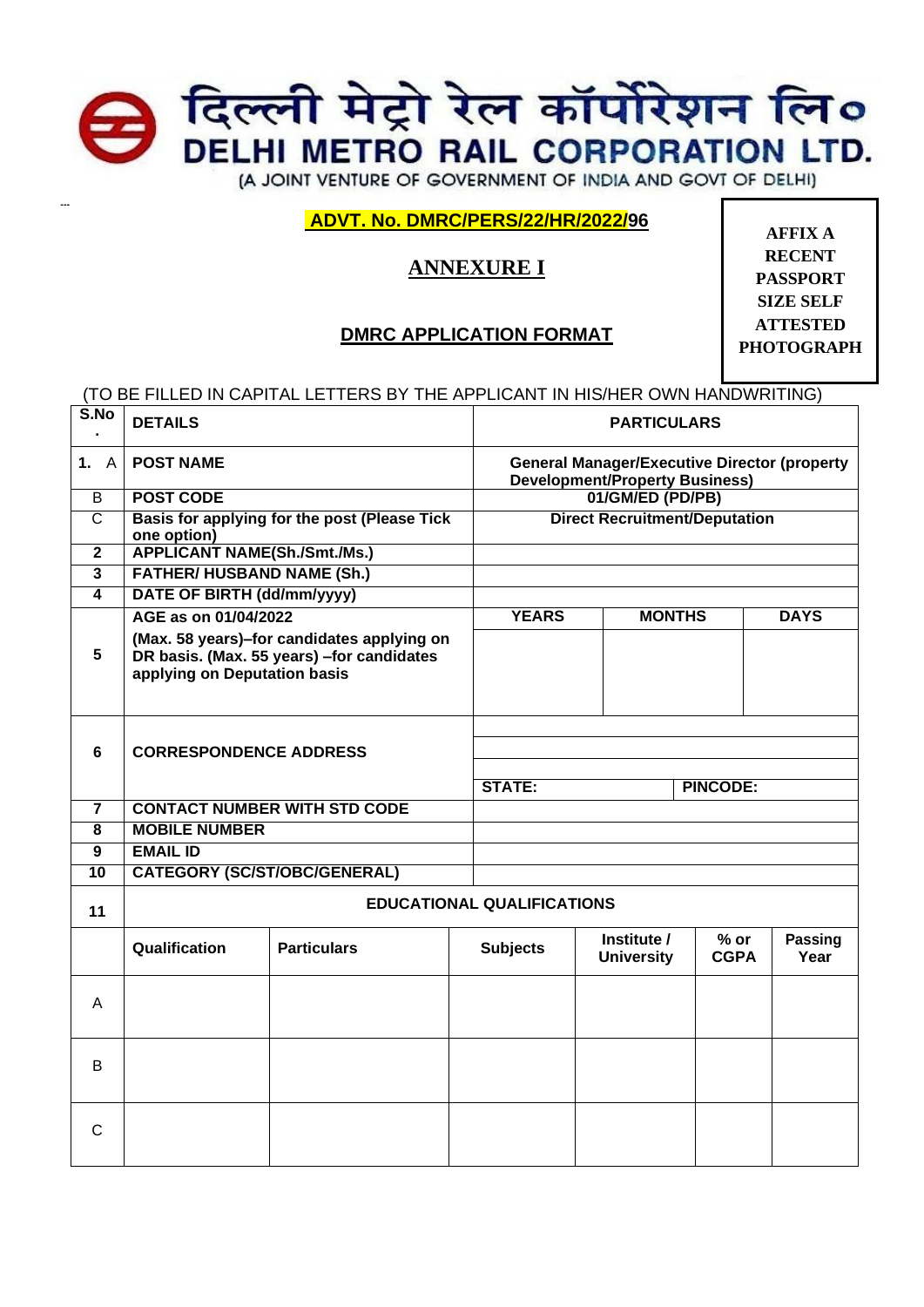| 12 | WORK EXPERIENCE DETAILS (AS ON 01/04/2022)<br>(FILL ONLY THE APPLICABLE COLUMN)                                                                                                                                                                                    |                                                                                                                                                             |       |                |                                         |                                      |  |
|----|--------------------------------------------------------------------------------------------------------------------------------------------------------------------------------------------------------------------------------------------------------------------|-------------------------------------------------------------------------------------------------------------------------------------------------------------|-------|----------------|-----------------------------------------|--------------------------------------|--|
| L  | <b>TOTAL WORK EXPERIENCE</b>                                                                                                                                                                                                                                       |                                                                                                                                                             |       | <b>YEARS</b>   | <b>MONTHS</b>                           | <b>DAYS</b>                          |  |
| A  | <b>CURRENT ORGANIZATION</b>                                                                                                                                                                                                                                        |                                                                                                                                                             |       |                |                                         |                                      |  |
|    | <b>LAST ORGANIZATION</b>                                                                                                                                                                                                                                           |                                                                                                                                                             |       |                |                                         |                                      |  |
| B  | (if applicable)<br>FOR APPLICANT FROM Central Govt./Govt. organizations in CDA SCALE (Complete details of                                                                                                                                                          |                                                                                                                                                             |       |                |                                         |                                      |  |
| Ш  |                                                                                                                                                                                                                                                                    | service/position held since joining) (separate sheet may be attached)                                                                                       |       |                |                                         |                                      |  |
|    | <b>Post Held</b>                                                                                                                                                                                                                                                   | Pay Scale (CDA)<br><b>Mention the</b><br><b>Organization Name with</b><br>substantive Pay Scale<br>place of posting<br>with GP(MACP not to<br>Be mentioned) |       |                | Period (From - To)<br>dd/mm/yy-dd/mm/yy |                                      |  |
| A  |                                                                                                                                                                                                                                                                    |                                                                                                                                                             |       |                |                                         |                                      |  |
| B  |                                                                                                                                                                                                                                                                    |                                                                                                                                                             |       |                |                                         |                                      |  |
| C  |                                                                                                                                                                                                                                                                    |                                                                                                                                                             |       |                |                                         |                                      |  |
| D  |                                                                                                                                                                                                                                                                    |                                                                                                                                                             |       |                |                                         |                                      |  |
| Ш  |                                                                                                                                                                                                                                                                    | FOR APPLICANT FROM Govt. Organizations in IDA SCALE (Complete details of service/position<br>held since joining) (separate sheet may be attached)           |       |                |                                         |                                      |  |
|    | <b>Post Held</b>                                                                                                                                                                                                                                                   | <b>Organization Name</b><br>With place of posting                                                                                                           |       | Pay Scale(IDA) |                                         | Period(From-To)<br>dd/mm/yy-dd/mm/yy |  |
| A  |                                                                                                                                                                                                                                                                    |                                                                                                                                                             |       |                |                                         |                                      |  |
| В  |                                                                                                                                                                                                                                                                    |                                                                                                                                                             |       |                |                                         |                                      |  |
| C  |                                                                                                                                                                                                                                                                    |                                                                                                                                                             |       |                |                                         |                                      |  |
| D  |                                                                                                                                                                                                                                                                    |                                                                                                                                                             |       |                |                                         |                                      |  |
| IV |                                                                                                                                                                                                                                                                    | <b>ESSENTIAL WORK EXPERIENCE</b>                                                                                                                            |       |                |                                         |                                      |  |
| A  | Having at least 10 years' experience of Contract Management.<br><b>YES/NO</b>                                                                                                                                                                                      |                                                                                                                                                             |       |                |                                         |                                      |  |
| B  | Having a total of 18 years of experience at Gazetted / Executive level<br>(for candidates for the post of General Manager (PD/PB) / 25 years'<br>YES/NO<br>experience at Gazetted / Executive level (for candidates for the post<br>of Executive Director (PD/PB). |                                                                                                                                                             |       |                |                                         |                                      |  |
|    | WORKING IN CDA/IDA PAY SCALE, AS MENTIONED AT POINT<br>No.2A/B of the Advt.(whichever is applicable)                                                                                                                                                               |                                                                                                                                                             |       |                |                                         | <b>YES/NO</b>                        |  |
| v  | <b>BREIF DESCRIPTION OF THE WORK EXPERIENCE</b>                                                                                                                                                                                                                    |                                                                                                                                                             |       |                |                                         |                                      |  |
|    |                                                                                                                                                                                                                                                                    |                                                                                                                                                             |       |                |                                         |                                      |  |
| 13 | <b>WHETHER</b>                                                                                                                                                                                                                                                     | <b>ANY</b><br><b>CONVICTION</b><br>(by<br>PUNISHMENT /PENALTY (due to disciplinary action by employer)<br>WAS AWARDED TO APPLICANT IN LAST 10 YEARS         | court | of<br>Law)     |                                         | <b>YES/NO</b>                        |  |